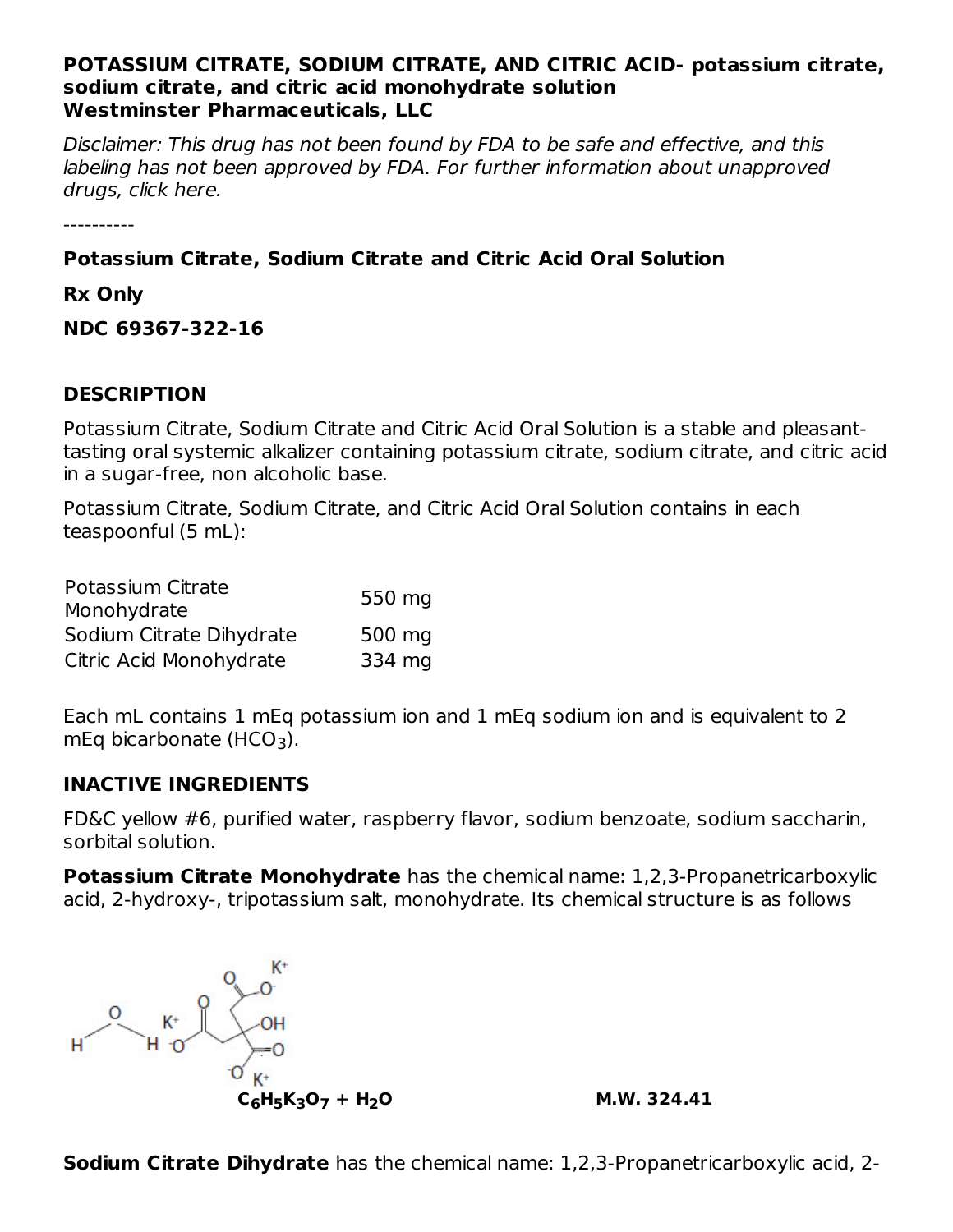hydroxy-, trisodium salt, dihydrate. Its chemical structure is as follows.



**Citric Acid Monohydrate** has the chemical name: 1,2,3-Propanetricarboxylic acid, 2 hydroxy-,monohydrate. Its chemical structure is as follows.



# **CLINICAL PHARMACOLOGY**

Potassium citrate and sodium citrate are absorbed and metabolized to potassium bicarbonate and sodium bicarbonate, thus acting as systemic alkalizers. The effects are essentially those of chlorides before absorption and those of bicarbonates subsequently. Oxidation is virtually complete so that less than 5% of the citrates are excreted in the urine unchanged.

# **INDICATIONS AND USAGE**

Potassium Citrate, Sodium Citrate and Citric Acid Oral Solution is an effective alkalinizing agent useful in those conditions where long-term maintenance of an alkaline urine is desirable, such as in patients with uric acid and cystine calculi of the urinary tract. In addition, it is a valuable adjuvant when administered with uricosuric agents in gout therapy, since urates tend to crystallize out of an acid urine. It is also effective in correcting the acidosis of certain renal tubular disorders. This product is highly concentrated and when administered after meals and before bedtime, allows one to maintain an alkaline urine pH around the clock, usually without the necessity of a 2 A.M. dose. This product alkalinizes the urine without producing a systemic alkalosis in recommended dosages. It is highly palatable, pleasant tasting, and tolerable, even when administered for long periods. Potassium citrate and sodium citrate do not neutralize the gastric juice or disturb digestion.

# **CONTRAINDICATIONS**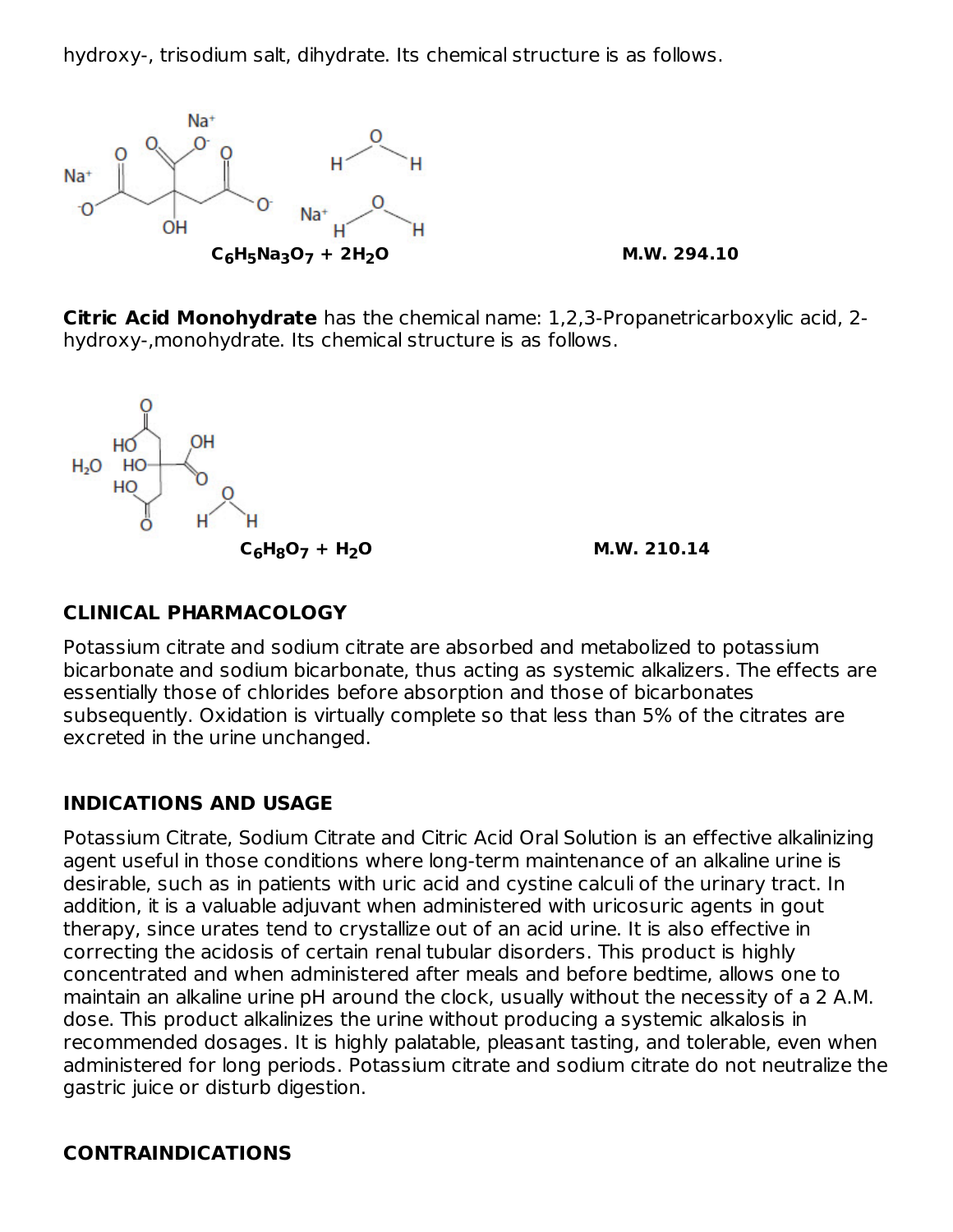Severe renal impairment with oliguria or azotemia, untreated Addison's disease, or severe myocardial damage. In certain situations, when patients are on a sodiumrestricted diet, the use of potassium citrate may be preferable; or, when patients are on a potassium-restricted diet, the use of sodium citrate may be preferable.

# **WARNINGS AND PRECAUTIONS**

There have been several reports, published and unpublished, concerning nonspecific small-bowel lesions consisting of stenosis, with or without ulceration, associated with the administration of enteric-coated thiazides with potassium salts. These lesions may occur with enteric-coated potassium tablets alone or when they are used with nonentericcoated thiazides, or certain other oral diuretics. These small-bowel lesions have caused obstruction, hemorrhage, and perforation. Surgery was frequently required and deaths have occurred. Based on a large survey of physicians and hospitals, both United States and foreign, the incidence of these lesions is low, and a casual relationship in man has not been definitely established. Available information tends to implicate enteric-coated potassium salts, although lesions of this type also occur spontaneously. Therefore, coated potassium-containing formulations should be administered only when indicated, and should be discontinued immediately if abdominal pain, distention, nausea, vomiting, or gastrointestinal bleeding occur.

Do not exceed recommended dosage. Discontinue use if adverse reactions occur. Should be used with caution by patients with low urinary output or reduced glomerular filtration rates unless under the supervision of a physician. Aluminum-based antacids should be avoided in these patients. Patients should be directed to dilute adequately with water and, preferably, to take each dose after meals, to minimize the possibility of gastrointestinal injury associated with oral ingestion of potassium salt perparations and to avoid saline laxative effect. Sodium salts should be used cautiously in patients with cardiac failure, hypertension, peripheral and pulmonary edema, and toxemia of pregnancy.

Concurrent administration of potassium-containing medication, potassium-sparing diuretics, angiotensin-converting enzyme (ACE) inhibitors, or cardiac glycosides may lead to toxicity. Periodic examination and determinations of serum electrolytes, particularly serum bicarbonate level, should be carried out in those patients with renal disease in order to avoid these complications.

# **ADVERSE REACTIONS**

Potassium Citrate, Sodium Citrate and Citric Acid Oral Solution is generally well tolerated without any unpleasant side effects when given in recommended doses to patients with normal renal function and urinary output. However, as with any alkalinizing agent, caution must be used in certain patients with abnormal renal mechanisms to avoid development of hyperkalemia or alkalosis, especially in the presence of hypocalcemia. Potassium intoxication causes listlessness, weakness, mental confusion, and tingling of extremities.

# **OVERDOSAGE**

Overdosage with sodium salts may cause diarrhea, nausea and vomiting, hypernoia, and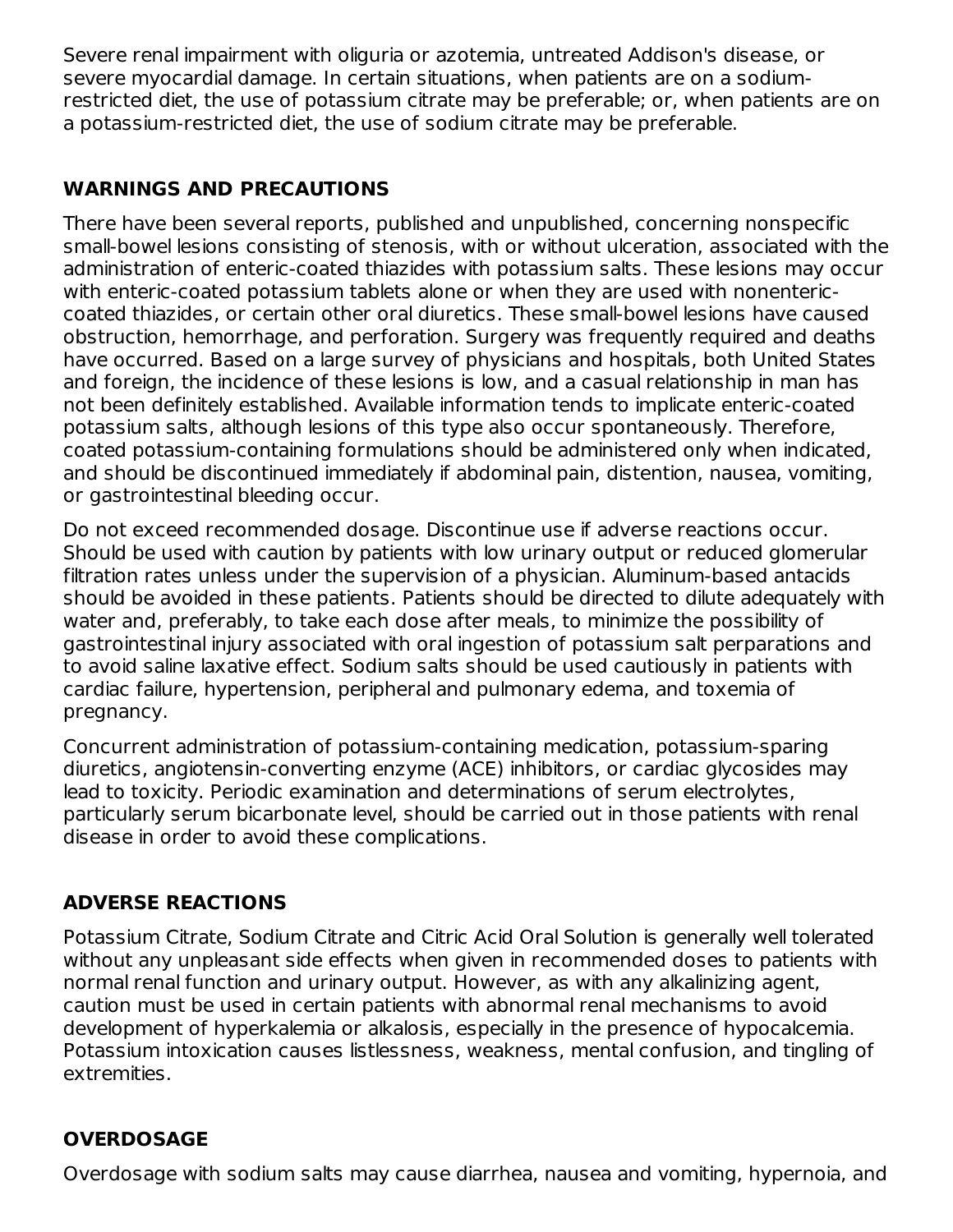convulsions. Overdosage with potassium salts may cause hyperkalemia and alkalosis, especially in the presence of renal disease.

# **DOSAGE AND ADMINISTRATION**

Potassium Citrate, Sodium Citrate and Citric Acid Oral Solution should be administered by diluting with water, followed by additional water, if desired. Palatability is enhanced if chilled before taking.

#### **Usual Adult Dosage**

3 to 6 teaspoonfuls (15 to 30 mL), diluted with water, for times a day, after meals and at bedtime, or as directed by a physician.

#### **Usual Pediatric Dosage**

1 to 3 teaspoonfuls (5 to 15 mL), diluted with water, four times a day, after meals and at bedtime, or as directed by a physician.

## **Usual Dosage Range**

2 to 3 teaspoonfuls (10 to 15 mL), diluted with water, taken four times a day, will usually maintain a urinary pH of 6.5-7.4. 3 to 4 teaspoonfuls (15 to 20 mL), diluted with water taken four times a day, will usually maintain a urinary pH of 7.0-7.6 throughout most of the 24 hours without unpleasant side effects. To check urine pH, HYDRION Paper (pH 6.0-8.0) or NITRAZINE Paper (pH 4.5-7.5) are available and easy to use.

## **SHAKE WELL BEFORE USING**

## **HOW SUPPLIED**

Potassium Citrate, Sodium Citrate and Citric Acid Oral Solution (orange colored, raspberry flavored) is supplied in the following form:

NDC 69367-322-16 (16 fl oz bottles).

## **STORAGE**

Keep tightly closed. Store at controlled room temperature, 20°-25° C (68° - 77°F). Protect from excessive heat and freezing.

Tamper evident by foil seal under cap. Do not use if foil seal is broken or missing.

Dispense in a tight, light-resistant container as defined in the USP/NF with a childresistant closure.

#### **KEEP THIS AND ALL MEDICATIONS OUT OF THE REACH OF CHILDREN. IN CASE OF ACCIDENTAL OVERDOSAGE, SEEK PROFESSIONAL ASSISTANCE OR CONTACT A POISON CONTROL CENTER IMMEDIATELY.**

## **Manufactured for**:

Westminster Pharmaceuticals LLC. Nashville, TN 37217 Rev. 04/21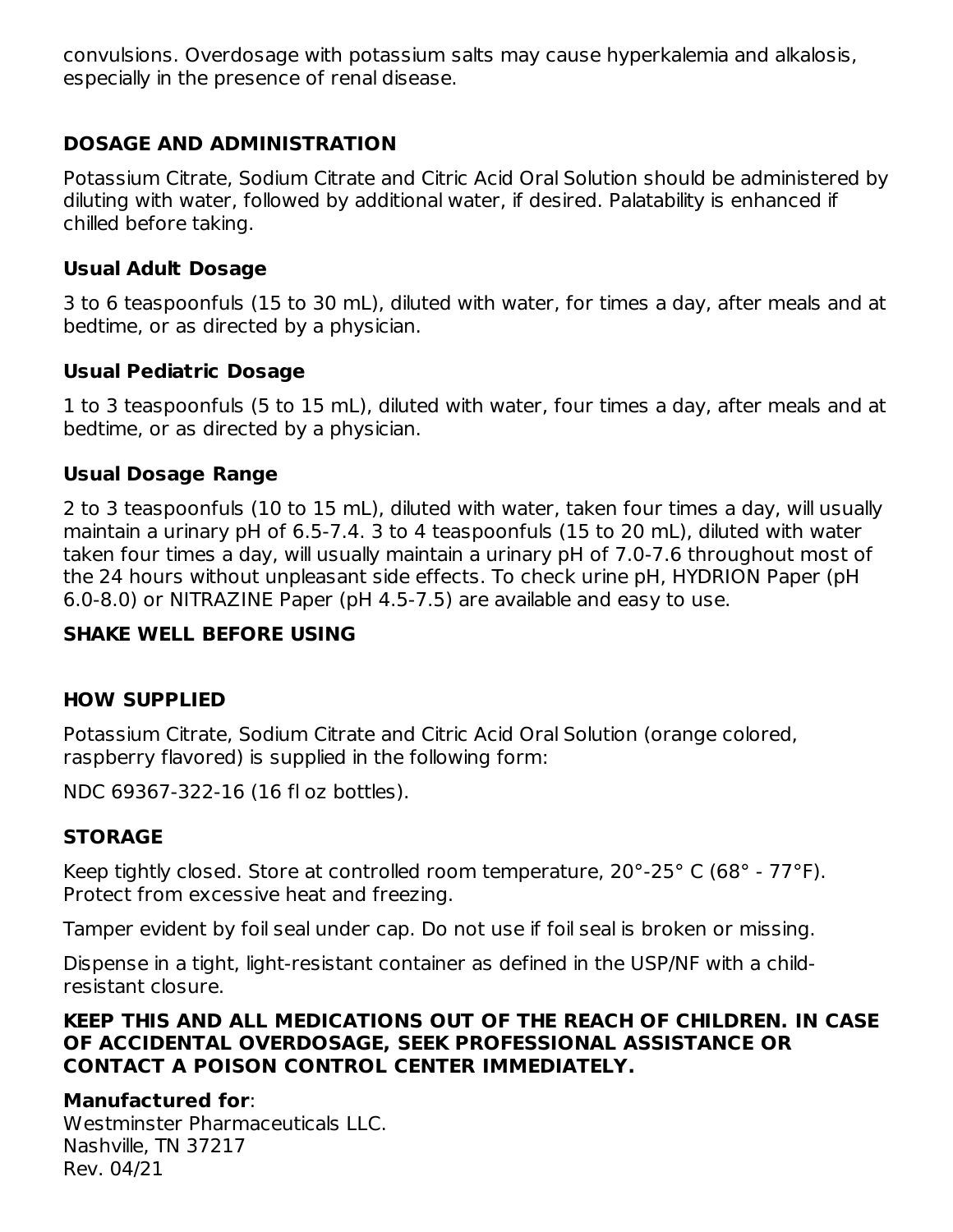#### **PRINCIPAL DISPLAY PANEL - 473 mL Bottle Label**

NDC: 69367-322-16 Rx Only

Potassium Citrate, Sodium Citrate and Citric Acid Oral Solution

550 mg/500 mg/ 334mg per 5 mL

A SUGAR-FREE SYSTEMIC ALKALIZER

EACH TEASPOONFUL (5 mL) CONTAINS: POTASSIUM CITRATE MONOHYDRATE 550 mg SODIUM CITRATE DIHYDRATE 500 mg CITRIC ACID MONOHYDRATE 334 mg

Each mL contains 1 mEq Potassium Ion and 1 mEq Sodium Ion, and is equivalent to 2  $mEq$  Bicarbonate (HCO<sub>3</sub>).

May not meet USP monograph.

16 FL OZ (473 mL)

**Westminster Pharmaceuticals**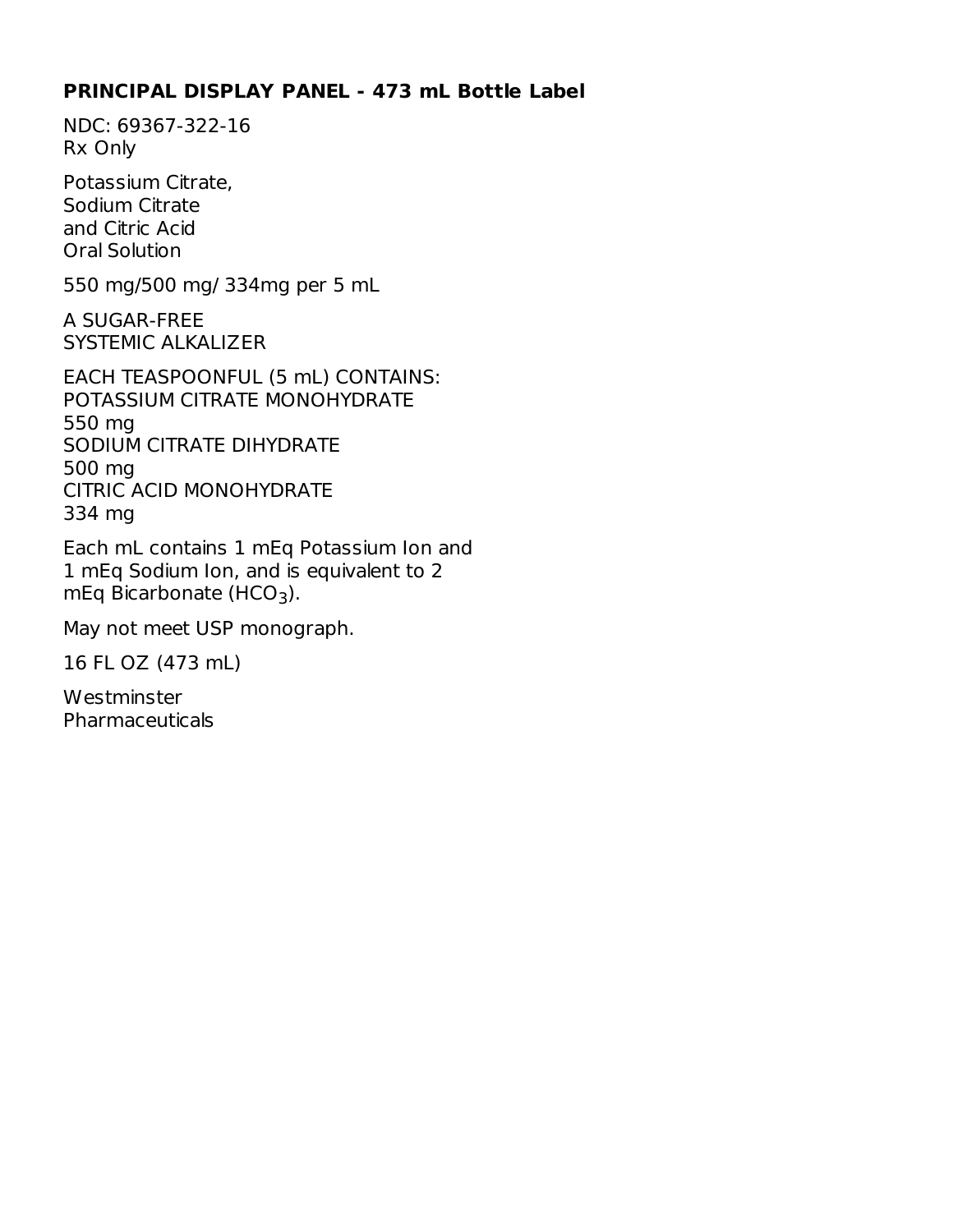

# **POTASSIUM CITRATE, SODIUM CITRATE, AND CITRIC ACID**

potassium citrate, sodium citrate, and citric acid monohydrate solution

**SACCHARIN SODIUM** (UNII: SB8ZUX40TY)

| <b>Product Information</b>                                                                        |                         |  |                                     |  |                     |  |
|---------------------------------------------------------------------------------------------------|-------------------------|--|-------------------------------------|--|---------------------|--|
| <b>Product Type</b>                                                                               | HUMAN PRESCRIPTION DRUG |  | <b>Item Code (Source)</b>           |  | NDC:69367-322       |  |
| <b>Route of Administration</b>                                                                    | ORAL                    |  |                                     |  |                     |  |
|                                                                                                   |                         |  |                                     |  |                     |  |
| <b>Active Ingredient/Active Moiety</b>                                                            |                         |  |                                     |  |                     |  |
|                                                                                                   | <b>Ingredient Name</b>  |  | <b>Basis of Strength</b>            |  | <b>Strength</b>     |  |
| <b>POTASSIUM CITRATE (UNII: EE90ONI6FF) (ANHYDROUS CITRIC ACID -</b><br>UNII: XF417D3PSL)         |                         |  | POTAS SIUM CITRATE                  |  | 550 mg<br>in $5 mL$ |  |
| SODIUM CITRATE, UNSPECIFIED FORM (UNII: 1Q73Q2JULR) (ANHYDROUS<br>CITRIC ACID - UNII: XF417D3PSL) |                         |  | SODIUM CITRATE,<br>UNSPECIFIED FORM |  | 500 mg<br>in $5 mL$ |  |
| <b>CITRIC ACID MONOHYDRATE (UNII: 2968PHW8QP) (ANHYDROUS CITRIC ACID</b><br>- UNII: XF417D3PSL)   |                         |  | ANHYDROUS CITRIC ACID               |  | 334 mg<br>in $5 mL$ |  |
|                                                                                                   |                         |  |                                     |  |                     |  |
| <b>Inactive Ingredients</b>                                                                       |                         |  |                                     |  |                     |  |
|                                                                                                   | <b>Ingredient Name</b>  |  |                                     |  | <b>Strength</b>     |  |
| <b>WATER (UNII: 059QF0KO0R)</b>                                                                   |                         |  |                                     |  |                     |  |
| <b>SODIUM BENZOATE (UNII: OI245FE5EU)</b>                                                         |                         |  |                                     |  |                     |  |